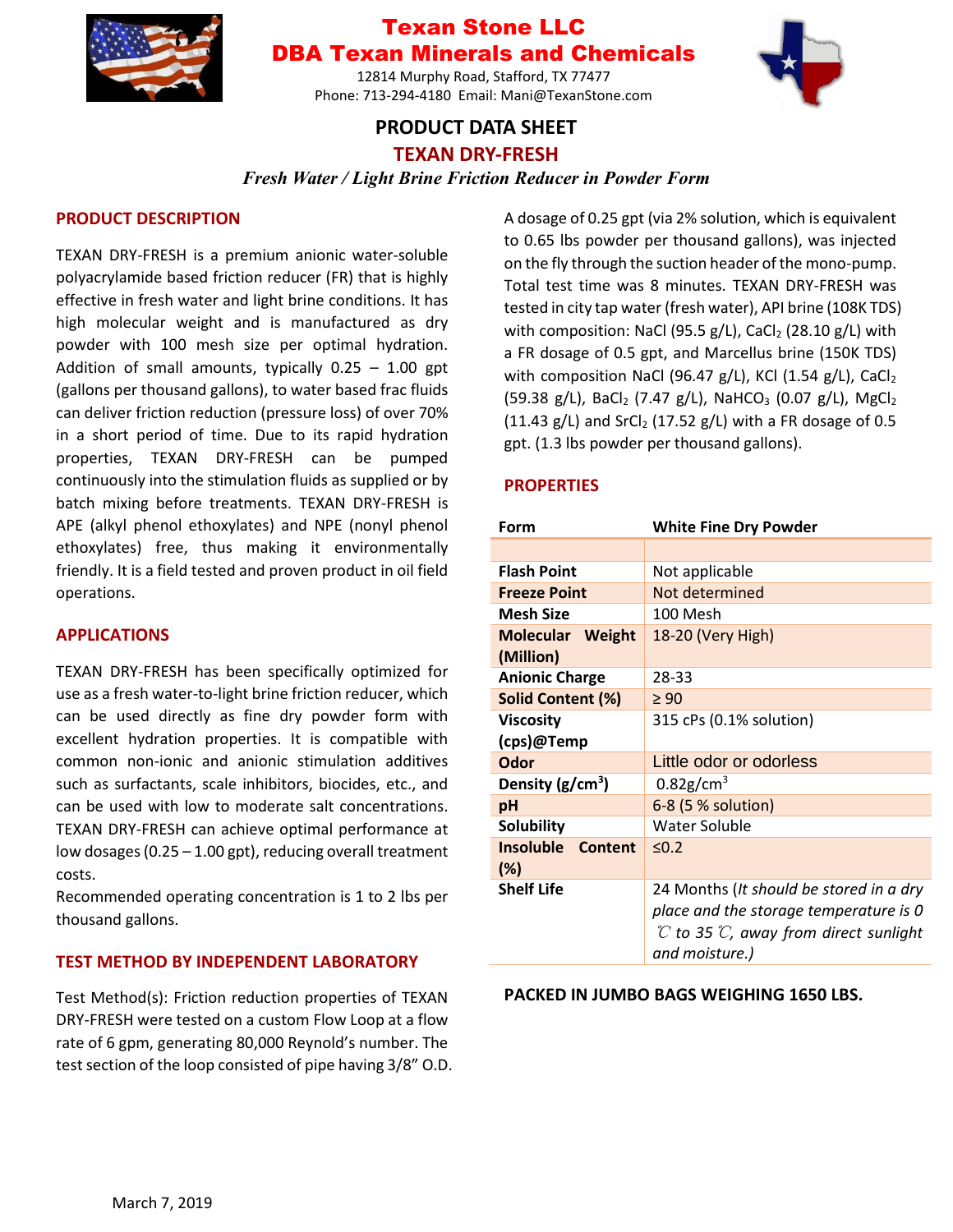

## Texan Stone LLC DBA Texan Minerals and Chemicals



12814 Murphy Road, Stafford, TX 77477 Phone: 713-294-4180 Email: Mani@TexanStone.com

#### **PERFORMANCE & RESULTS**

The following figures represent test results in three different brines. Texan DRY-FRESH is delivers excellent performance in all brine conditions, with increase in dosage (from 0.65 lbs powder to 1.3 lbs powder per thousand gallons) for higher brine such as produced water.





*Figure 2. FR performance of TEXAN DRY-FRESH in API 108 K brine at room temperature*